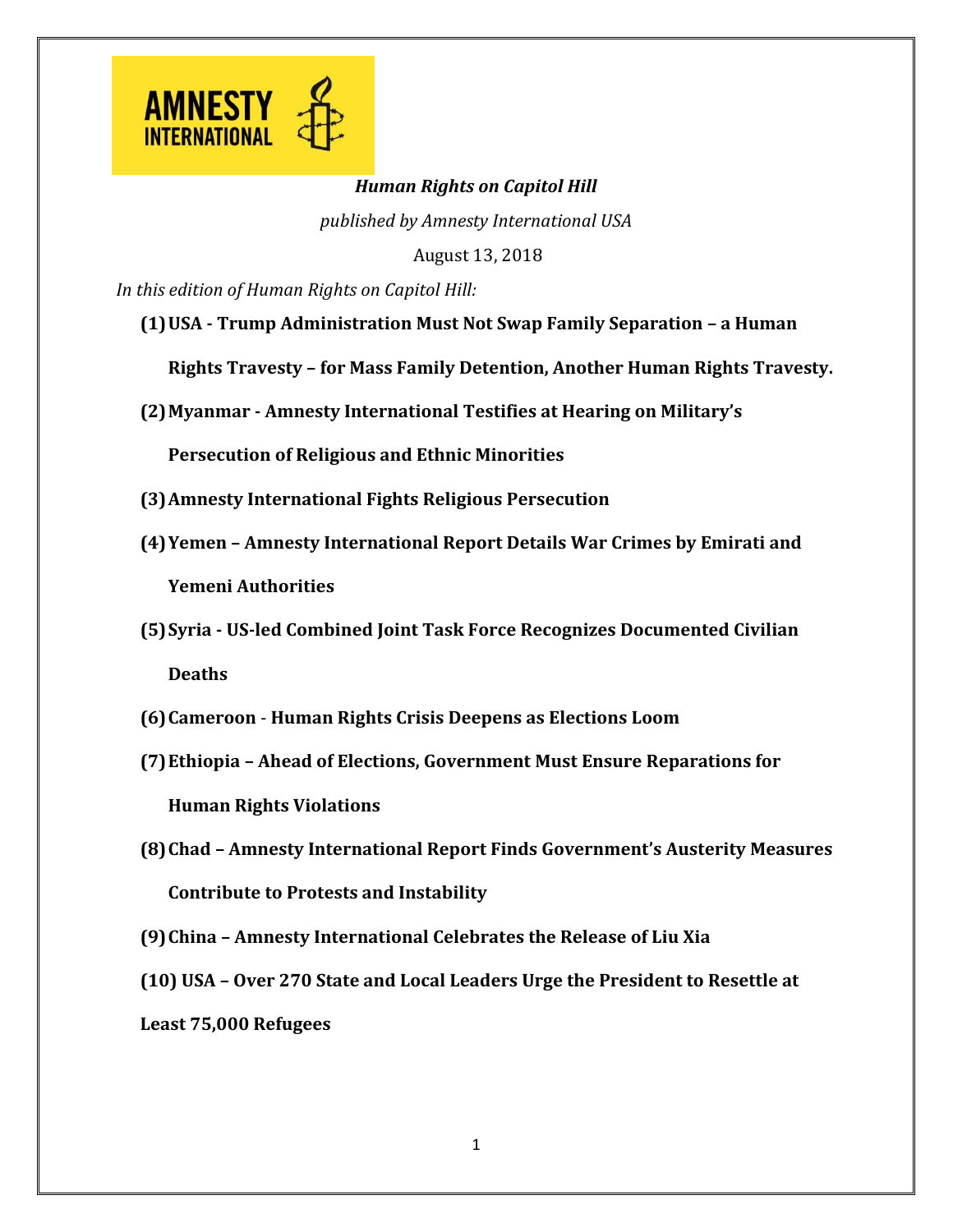

## **Human Rights Updates**

**(1) USA - Trump Administration Must Not Swap Family Separation – a Human Rights Travesty – for Mass Family Detention, Another Human Rights Travesty.** Following a multi-week research mission along the U.S.-Mexico border in which Amnesty interviewed detained parents and guardians, Amnesty International held a July 30 Congressional briefing to educate Congress on the dangers and harms of family detention. The American Academy of Pediatrics addressed the health harms that persist through a child's lifetime when they are detained or separated from their families.

In a [statement](https://www.amnestyusa.org/our-work/government-relations/advocacy/submission-to-the-record-july-31-hearing-on-oversight-of-immigration-enforcement-and-family-reunification-efforts/) for a July 31 Senate Judiciary Committee hearing on "Oversight of Immigration Enforcement and Family Reunification Efforts," Amnesty International urged the Administration to end family separation and mass family detention, stop coercive tactics aimed at forcing deportations, and ensure a fair asylum process for all parents and children.

Amnesty International submitted [a statement](https://www.amnestyusa.org/our-work/government-relations/advocacy/department-of-homeland-security-fy19-markup-submission/) to the House Appropriations Subcommittee on Homeland Security to reject all funding increases for Customs and Border Patrol and Immigration and Customs Enforcement in the FY19 Homeland Security appropriations bill. Congress should reject any funding increases for border security and immigration detention beds. Instead, Congress should fund community-based alternative to detention programs, which are humane and cost-effective.

**(2) Myanmar – Amnesty International Testifies at Hearing on Military's Persecution of Religious and Ethnic Minorities.** In a July 25 Lantos Human Rights Commission [hearing](https://humanrightscommission.house.gov/events/hearings/victims-rights-burma) Asia Pacific Advocacy manager Francisco Bencosme [testified](https://humanrightscommission.house.gov/sites/humanrightscommission.house.gov/files/documents/TLHRC%20Burma_F%20Bencosme_Final.pdf) about the military's atrocities against multiple ethnic and religious minorities. Amnesty International has documented wide-ranging human rights [violations](https://medium.com/@amnestyusa/what-can-you-do-in-preparation-for-the-one-year-anniversary-of-the-ethnic-cleansing-against-the-42247495f4a8) against ethnic minorities living in Rakhine, Kachin, and Shan States. These atrocities include unlawful killings, sexual violence, torture, scorched villages, and forced starvation. Amnesty International calls on Congress to pass the BURMA Act (H.R. 5819) and Burma Human Rights and Freedom Act (S. 2060), and to press the Administration to call on the United Nations Security Council to refer the Myanmar situation to the International Criminal Court.

**(3) Amnesty International Fights Religious Persecution.** Sam Brownback, the Ambassador for International Religious Freedom, recently *[invited](https://www.facebook.com/StateDRL/videos/ambassador-brownback-speaks-with-matt-wells-on-burma/10156519627335955/)* Matthew Wells, Amnesty International's Senior Crisis Advisor, to speak about the mass atrocities committed by the Myanmar military against Rohingya Muslims. Ambassador Brownback referenced a 2018 Amnesty [report](https://www.amnesty.org/en/documents/asa16/8018/2018/en/) in which new satellite footage showed Myanmar security forces bulldozing and remaking the northern Rakhine State six months after a brutal ethnic cleansing campaign.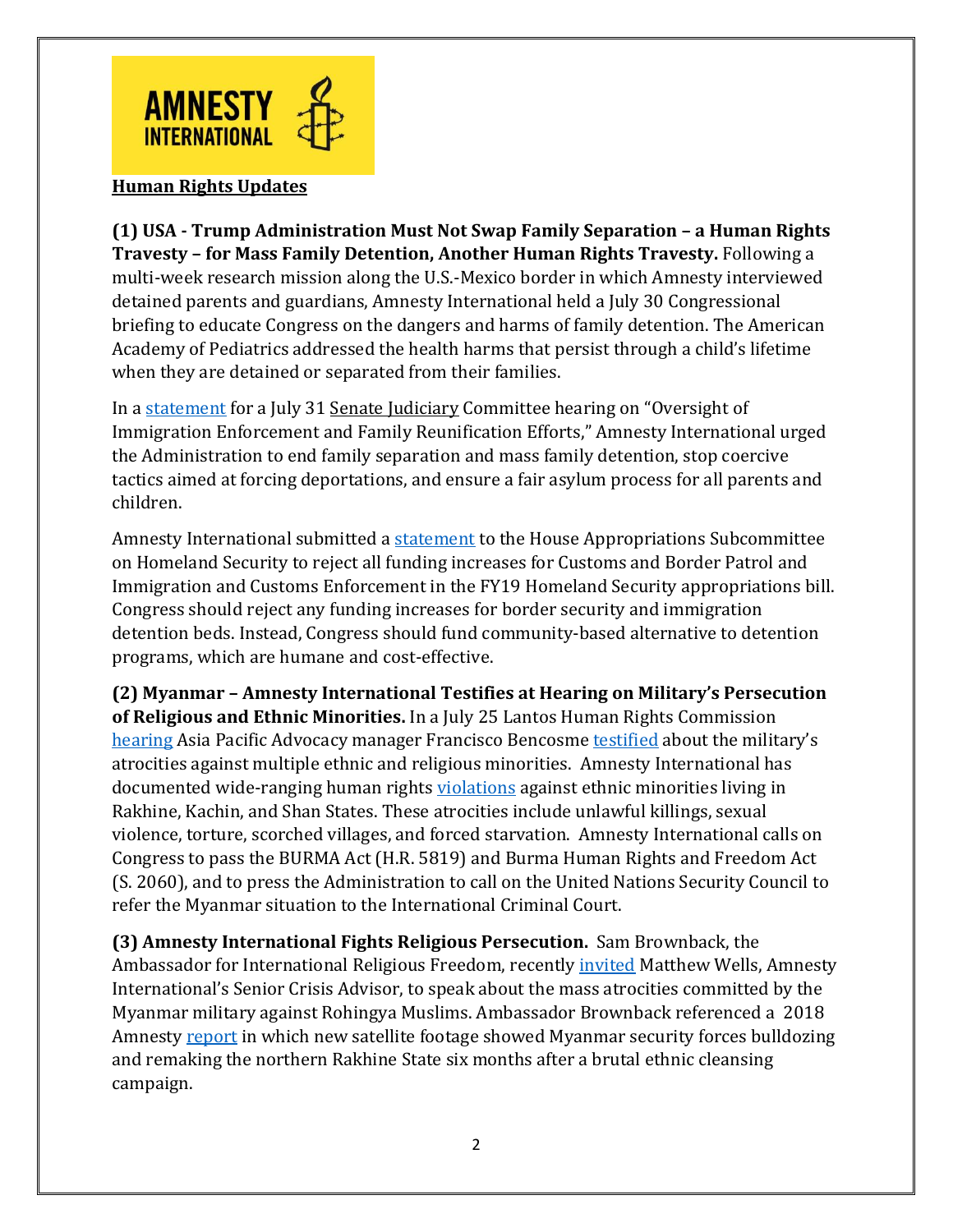

During the State Department's first Ministerial to Advance Religious Freedom on July 24- 25, Amnesty International [urged](https://www.amnestyusa.org/press-releases/state-department-gathering-on-religious-freedom-must-lead-by-example/) the Administration to examine its own policies of religious discrimination. Joanne Lin, National Director of Advocacy and Government Affairs said, "Religious freedom is under attack in all corners of the world, which is why it's more important than ever that the U.S. government lead by example. We recognize the significance of the State Department promoting religious freedom abroad. However, any genuine commitment to religious freedom requires this administration to look at itself in the mirror. From the beginning, this administration has shown disdain for inclusive policies by singling out visitors and refugees from Muslim-majority countries for exclusion."

**(4) Yemen – Amnesty International Report Details War Crimes by Emirati and Yemeni Authorities.** Amidst Yemen's ongoing civil war, an Amnesty International researcher traveled to Aden in spring 2018 to document ongoing human rights abuses. A July 2018 report entitled "[God Only Knows if He](https://www.amnesty.org/en/latest/news/2018/07/disappearances-and-torture-in-southern-yemen-detention-facilities-must-be-investigated-as-war-crimes/)'s Alive," investigated 51 people who were detained by Emirati and Yemeni authorities. Civilians reported horrific torture and starvation while in detention. Amnesty International supports the call on the Pentagon to review whether U.S. military personnel or their coalition partners have violated U.S. or

international law while operating in Yemen, as authorized in the [2019 National Defense](https://armedservices.house.gov/ndaa)  [Authorization Act](https://armedservices.house.gov/ndaa) which has been sent to the President for signature.

**(5) Syria - US-led Combined Joint Task Force Recognizes Documented Civilian** 

**Deaths.** On July 26 the US-led Combined Joint Task Force – Operation Inherent Resolve [officially acknowledged](http://www.inherentresolve.mil/News/News-Releases/Article/1584728/combined-joint-task-force-operation-inherent-resolve-monthly-civilian-casualty/) that its aerial bombardments in 2017 killed 77 civilians, including 24 children and 25 women in Raqqa. Amnesty International documented each of these fatalities in a June 2018 [report.](https://www.amnesty.org/en/documents/mde24/8367/2018/en/) The Task Force had previously brushed off these cases as "[non-credible](http://theglobalcoalition.org/en/coalition-response-to-amnesty-report-on-civilian-casualties-in-raqqa/)." The Task Force has now agreed to re-investigate the cases highlighted by Amnesty International. In addition, the U.S. government should provide compensation and assistance for all acknowledged victims, hold accountable anyone who violated the laws of war, and use a more realistic assessment of civilian deaths to avoid harm to civilians in future military operations.

**(6) Cameroon** - **Human Rights Crisis Deepens as Elections Loom.** Adotei Akwei, Africa Advocacy Director, [testified](https://docs.house.gov/meetings/FA/FA16/20180627/108492/HHRG-115-FA16-Wstate-AkweiA-20180627.pdf) at a June 27 House Foreign Affairs hearing on Cameroon. [Cameroon](https://medium.com/@amnestyusa/cameroon-at-risk-failure-to-reform-will-have-repercussion-for-the-region-and-the-united-states-8ca761de18e9) is facing an armed insurgency by the extremist group Boko Haram, which is seeking to establish a caliphate and impose Sharia law in the Lake Chad basin region. This is mired by massive violence and unrest from protests by Cameroonians against political and economic marginalization. There are growing fears that human rights violations by Cameroonian security forces will build support for Boko Haram and escalate unrest. With Cameroon scheduled to hold elections in October, Congress should press the Biya government to end the practice of torture and allow unrestricted access for human rights organizations.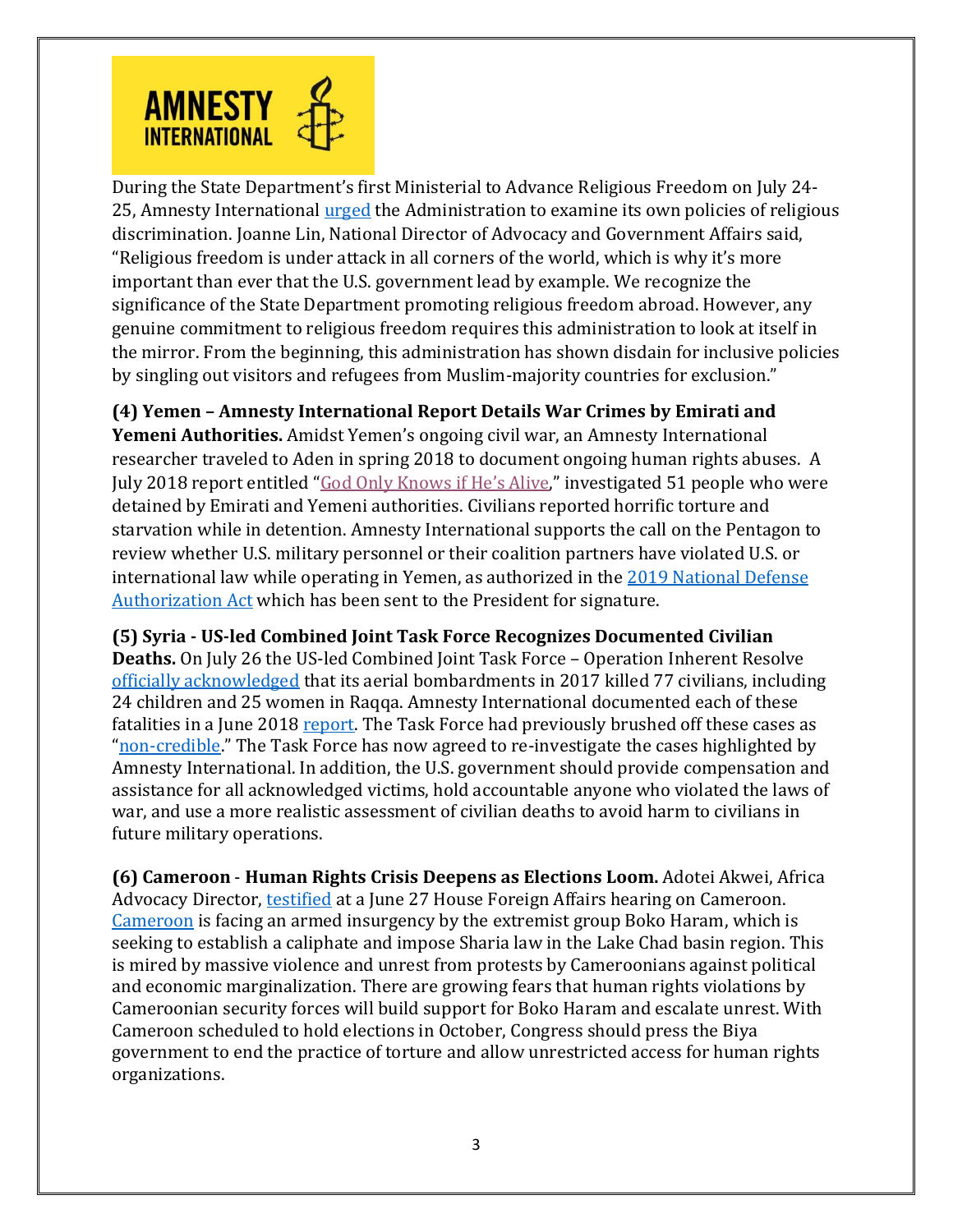



**(7) Ethiopia – Ahead of Elections, Government Must Ensure Reparations for Human Rights Violations.** In June the Ethiopian parliament lifted its [state of emergency](https://www.washingtonpost.com/world/africa/ethiopia-moves-to-lift-state-of-emergency-two-months-early-as-tensions-ease/2018/06/02/2f1fa6ec-6669-11e8-a768-ed043e33f1dc_story.html?utm_term=.39499947ff68) two months earlier than originally planned. However, the current political space remains fragile with local elections next year and national elections in 2020. Over two million people remain internally displaced, civil society is fragmented, the judicial system remains biased, and the state lacks institutionalized accountability. In June, Amnesty International [reported](https://www.amnesty.org/en/latest/news/2018/06/ethiopia-abusive-police-unit-must-be-stopped/) abuse by the Liyu police unit. More action is needed to resolve existing tensions and implement key reforms. The U.S. Congress should pass a resolution conveying its unwavering support for key [reforms,](https://www.amnesty.org/en/latest/news/2018/06/ethiopia-lifting-of-state-of-emergency-must-be-followed-by-investigation-of-abuses/) including ensuring justice and reparations for human rights violations and providing conducive environments for human rights and civil society.

**(8) Chad – Amnesty International Report Finds Government's Austerity Measures Contribute to Protests and Instability.** On July 16 Amnesty International [reported](https://www.amnestyusa.org/wp-content/uploads/2018/07/Strangled-Budgets_Silenced-Dissent.pdf) that the Chad government had cut national education spending by 21 percent from 2014 to 2016, and public health spending by over 50 percent from 2013 to 2017 due to an ongoing economic crisis. [New austerity measures](https://www.amnesty.org/en/latest/news/2018/07/chad-people-forced-to-pay-a-heavy-price-for-harsh-austerity-measures/) are severely undercutting necessary health and education services. Individuals and organizations protesting these austerity measures have been subject to excessive force, arrests, and prosecutions. that the U.S. Congress should call upon the Chadian authorities to conduct credible investigations into these human rights violations.

## **(9) China – Amnesty International Celebrates the Release of Liu Xia. On July 10**

Chinese authorities finally [released](https://www.amnesty.org/en/latest/news/2018/07/china-liu-xia-free-on-way-to-germany/) Liu Xia to Germany. Subject to nearly eight years of house arrest, Liu Xia is the ailing widow of Nobel Peace Prize winner Liu Xiaobo who died in 2017. Amnesty International co-hosted a July 12 Capitol Hill rally entitled "Change Not Chains" to thank Congressional offices who have fought for Liu Xia's freedom and to call on China to release all prisoners of conscience, including Qin Yongmin, a democracy campaigner and [Wang Quanzhang,](https://www.amnesty.org/en/get-involved/take-action/free-chinese-lawyer-wang-quanzhang/) a human rights lawyer. Amnesty International [estimates](https://www.amnestyusa.org/countries/china/)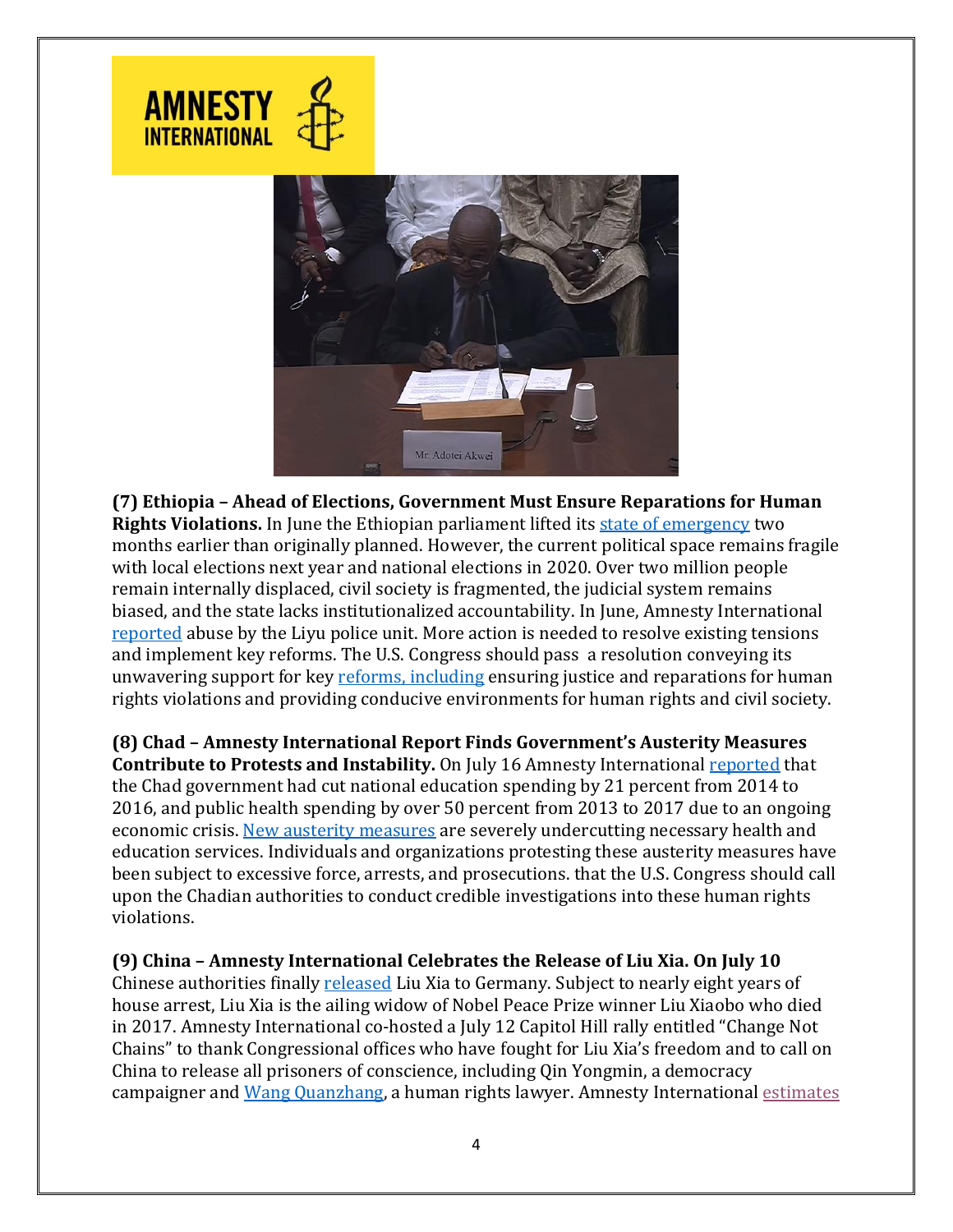

that at least 500,000 people are currently enduring punitive detention without charge or trial.



**(10) USA – Over 270 State and Local Leaders Urge the President to Resettle at Least 75,000 Refugees**. As the President prepares to announce the annual refugee numbers for 2019, over 270 local and state elected officials from 42 states expressed their support for resettling refugees in their communities in an August 9 [bipartisan letter](http://www.rcusa.org/blog/state-and-local-leader-letter-to-president-on-2019-presidential-determination) sent to the President. Last year, President Trump lowered the refugee admissions quota to 45,000, marking the lowest refugee cap since the Refugee Act was enacted in 1980. The letter, [supported by refugee advocacy organizations and resettlement agencies,](https://www.amnestyusa.org/press-releases/270-bipartisan-elected-officials-urge-president-trump-to-admit-at-least-75000-refugees-next-year/) urges the President to resettle at least 75,000 refugees in FY 2019.

*For more information, please contact:*

Africa: Adotei Akwei [aakwei@aiusa.org](mailto:aakwei@aiusa.org)

Asia: Francisco Bencosme [fbencosme@aiusa.org](mailto:fbencosme@aiusa.org)

Eurasia: Daniel Balson [dbalson@aiusa.org](mailto:dbalson@aiusa.org) Gender: Tarah Demant [tdemant@aiusa.org](mailto:tdemant@aiusa.org) Nat Security: Daphne Eviatar [deviatar@aiusa.org](mailto:deviatar@aiusa.org)

Crim justice: Krissy Roth [kroth@aiusa.org](mailto:kroth@aiusa.org)

Hum rights defenders: Andrew Fandino [afandino@aiusa.org](mailto:afandino@aiusa.org)

Refugees: Ryan Mace **rmace@aiusa.org**